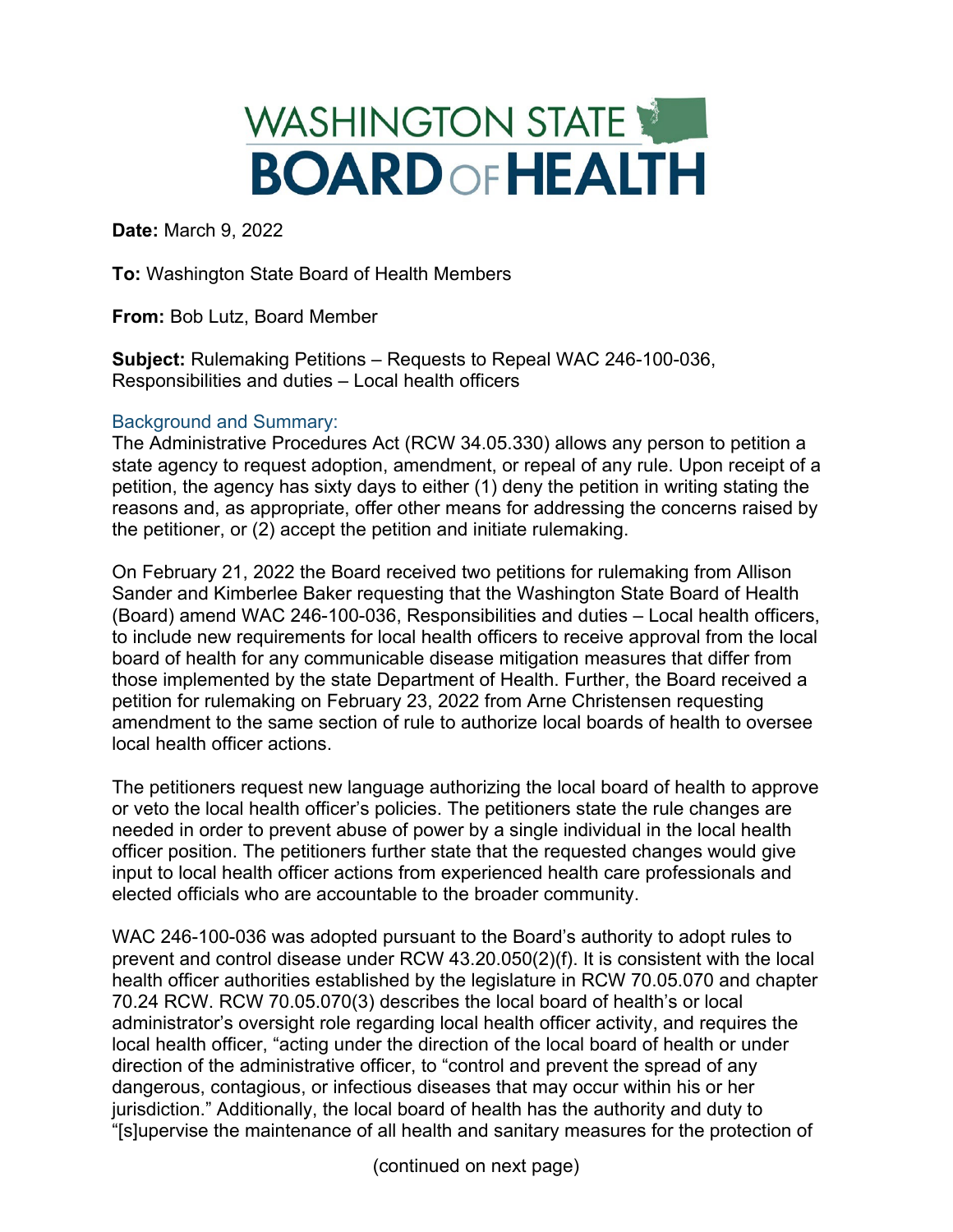Washington State Board of Health March 9, 2022 Meeting Memo Page 2

public health within its jurisdiction." The law does not state the manner in which local boards of health must provide direction to local health officers and likely varies across jurisdictions. In addition, WAC 246-100-036(1) provides for local health officer consultation with local health care providers, health facilities, emergency management personnel, law enforcement agencies, and any other entity he or she deems necessary, to establish plans, policies, and procedures for instituting emergency measures necessary to prevent the spread of communicable disease or contamination.

### Recommended Board Actions

The Board may wish to consider, amend if necessary, and adopt one of the following motions:

The Board declines the petition to initiate rulemaking to repeal WAC 246-100-036 for the reasons articulated by Board members and directs staff to notify the requestors of the Board's decision.

# OR

The Board accepts the petition for rulemaking to repeal WAC 246-100-036, Responsibilities and duties – Local health officers The Board directs staff to notify the requestor of its decision and to file a CR-101, Preproposal of Inquiry, under its authority in RCW 43.20.050.

### **Staff**

Samantha Pskowski

To request this document in an alternate format or a different language, please contact Kelie Kahler, Washington State Board of Health Communication Manager, at 360-236- 4102 or by email at [kelie.kahler@sboh.wa.gov.](mailto:kelie.Kahler@sboh.wa.gov) TTY users can dial 711.

> PO Box 47990 • Olympia, WA 98504-7990 360-236-4110 • [wsboh@sboh.wa.gov](mailto:wsboh@sboh.wa.gov) • [sboh.wa.gov](http://www.sboh.wa.gov/)